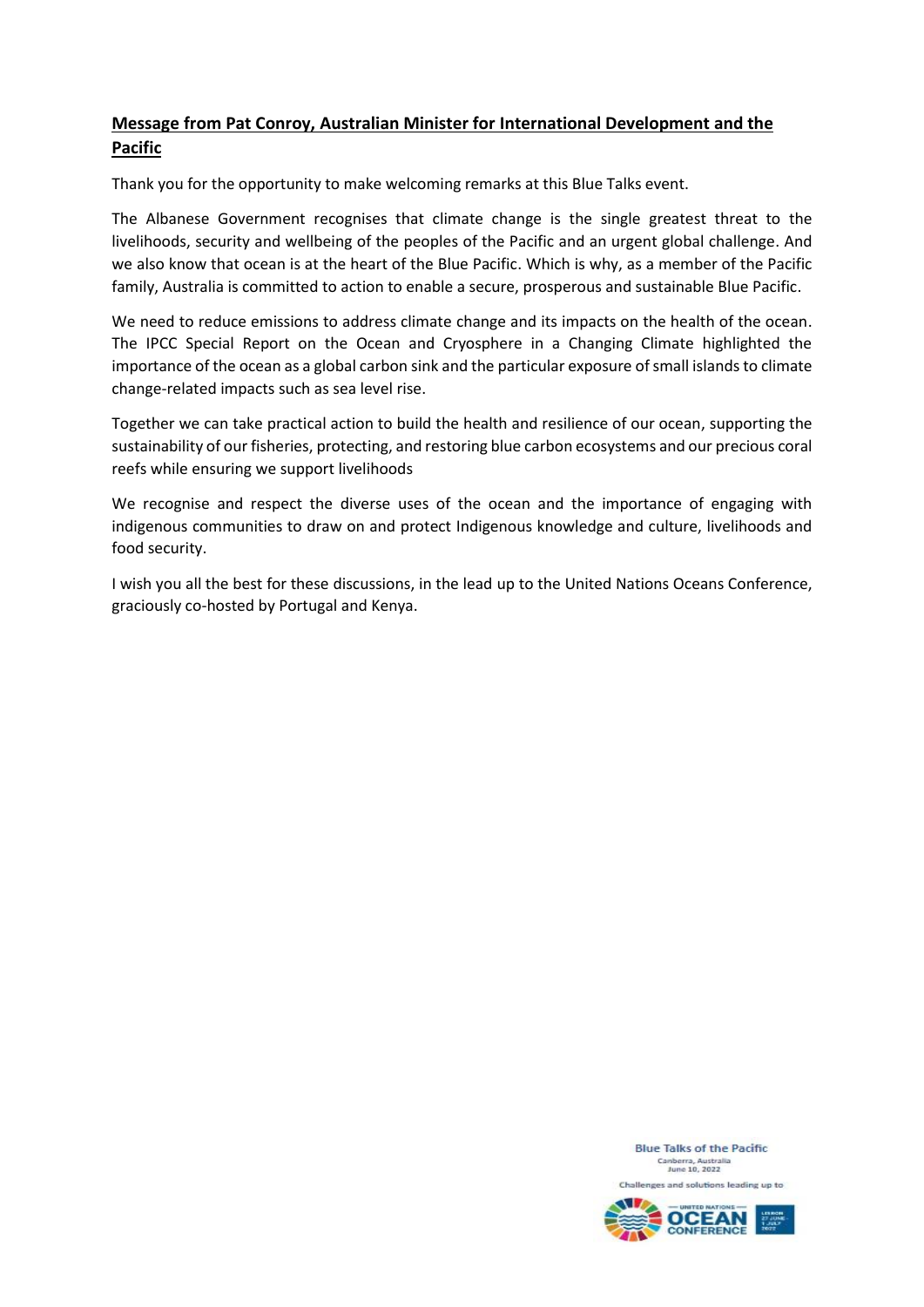## **Message of João Gomes Cravinho, Minister of Foreign Affairs of Portugal**

We know there will be no survival if we don't protect and preserve the 70% of the earth's Surface covered by the Ocean. The wellbeing of current and future generations is directly dependent on the health and productivity of our Oceans.

The Ocean generates 50 percent of the oxygen we need, it absorbs 25 percent of all carbon dioxide emissions and it captures 90 percent of the additional heat generated from those emissions. It is not just 'the lungs of the planet', but also its largest carbon sink - a vital buffer against the impacts of climate change.

It is an immensely valuable source of nutritious foods, energy, mineral resources and is also home to extraordinary biodiversity, all essential to life on our planet. And all nations, maritime and landlocked alike, depend upon the oceans for opening up new trade opportunities. 90% of goods traded globally are transported through maritime routes, and estimates indicate that the volume of goods traded this way will triple by 2050.

The new concept of Blue Economy, with its advances and technological promises, adds enormous value and momentum to the two great transitions of our time: the green transition and the digital transition. Ever more advanced technological solutions are required in order to guarantee the protection and the economic promotion of the Ocean as part of the efforts to mitigate the worst effects of climate change, and to ensure the sustainability of human life in our planet.

The introduction of new digitalization tools in the field of maritime observation and prospection will greatly contribute to the expansion of the Ocean's economy, which is due to double its size by 2030. Many of the secrets still held by the seas, as well as the challenges they still present to human activity, are being routinely revealed and surpassed. This is the future in which we want to invest.

But the blue future should not be measured and assessed solely on economic or strictly environmental terms. The human dimension of the Ocean cannot be forgotten. Political, economic, and technological investment in the blue economy holds significant potential for promoting equality and inclusiveness. Possible positive outcomes from a gender equality perspective are relevant. The fishing and maritime tourism industries, the main sectors of the blue economy, employ primarily women, who are often poorly paid, lacking social recognition and labour protection.

In Small Island Developing States, where tourism is often responsible for between 30 and 80% of the total volume of exports, 54% of the people employed in this sector are women, often with temporary, informal, and low skilled jobs.

In the fishing and aquaculture sector, the role of women is largely unknown and undervalued. It is however mostly up to women to extract from the Ocean the daily number of calories consumed by three billion people worldwide. Sustainable and inclusive investment in these industries, supported by robust capacity building and training programs, could have a transformative effect in the lives of many millions of women around the globe.

I must also mention the impact of demographic growth, urbanization, and coastal development in the expansion of the ocean economy. By 2050, the world's population is due to have two billion more



**Blue Talks of the Pacific**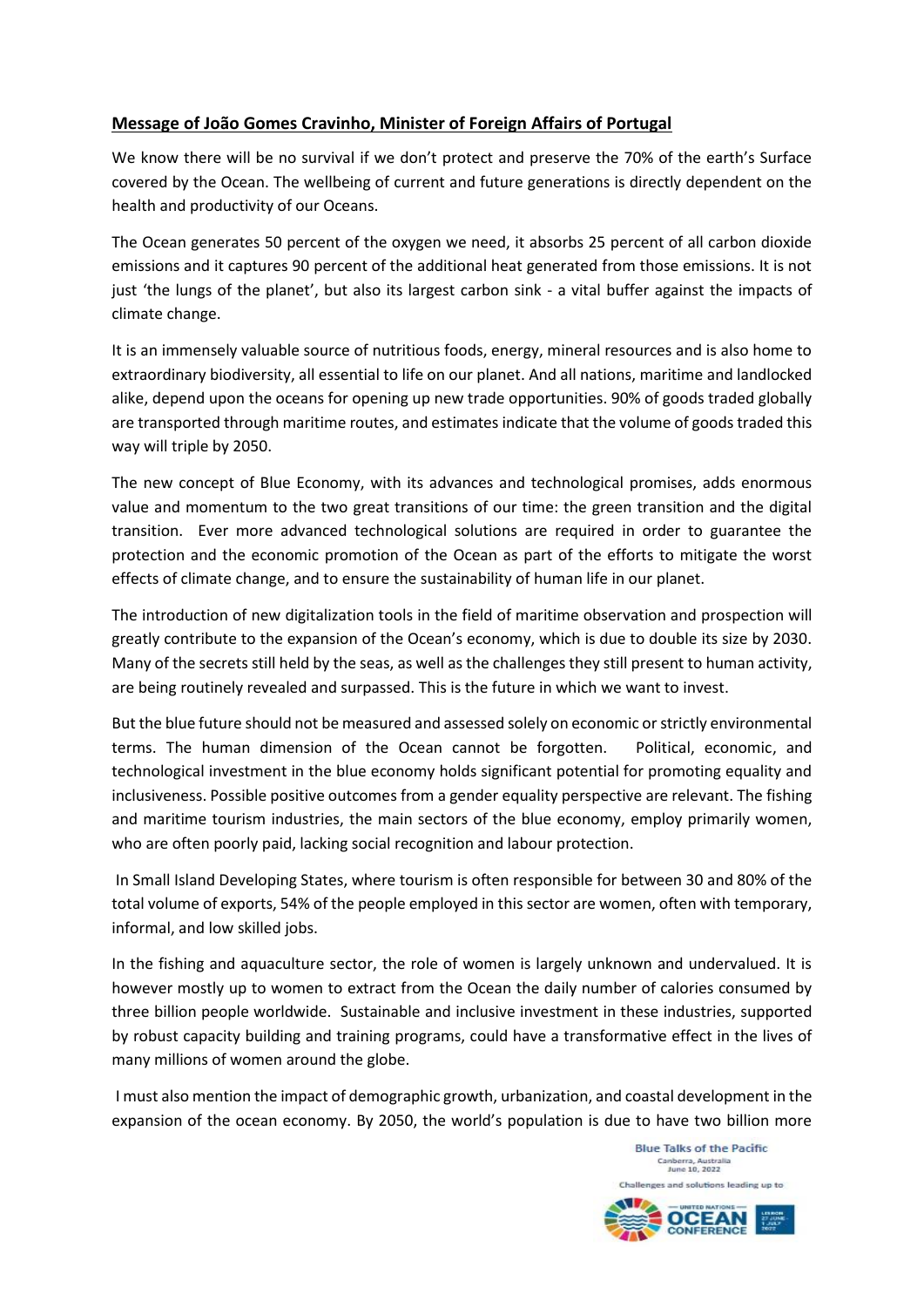people. This will contribute to increased pressure on fishing and marine stocks, not only for food, but also for the trade of goods, the transport of passengers, the exploitation of oil and gas reserves, and the pharmaceutical industry.

The responses we choose to give to these emerging needs will determine the future ahead. But we must ensure that development is just, inclusive, and sustainable. Portugal is fully committed to the promotion of a better system of governance of the Ocean and of the sustainable use of its resources. This is one of the reasons that led Portugal to co-host with Kenya, the next United Nations Ocean Conference, that will take place in Lisbon, between the 27th of June and the 1st of July 2022.

The last section of the route to Lisbon and to the Conference began last March with the inauguration of the Blue Talks cycle. With this series of dialogues, we aimed to promote and amplify the debates, the sharing of experiences, ideas and knowledge regarding the Ocean.

In two and a half months, we have organized this kind of debate in roughly 25 countries, spread over 4 continents, discussing the ocean, its value and importance, and the solutions that will allow us to protect it and its riches.

On behalf of the Portuguese Government, let me assure you of Portugal's profound commitment to the development of a strong multilateral system of ocean governance. A system based on the premise that the ocean belongs to all and that it is up to all nations to protect it. 2030 is just around the corner, and no country will be able to solve on its own the complex challenges faced by the implementation of the 2030 Agenda on Sustainable Development.

Today, more than ever, the world needs a strong multilateral system. Lisbon must be a transformative moment, to the benefit of the current and future generations.

I look forward to seeing you here in Lisbon at the end of June.

Thank you very much.

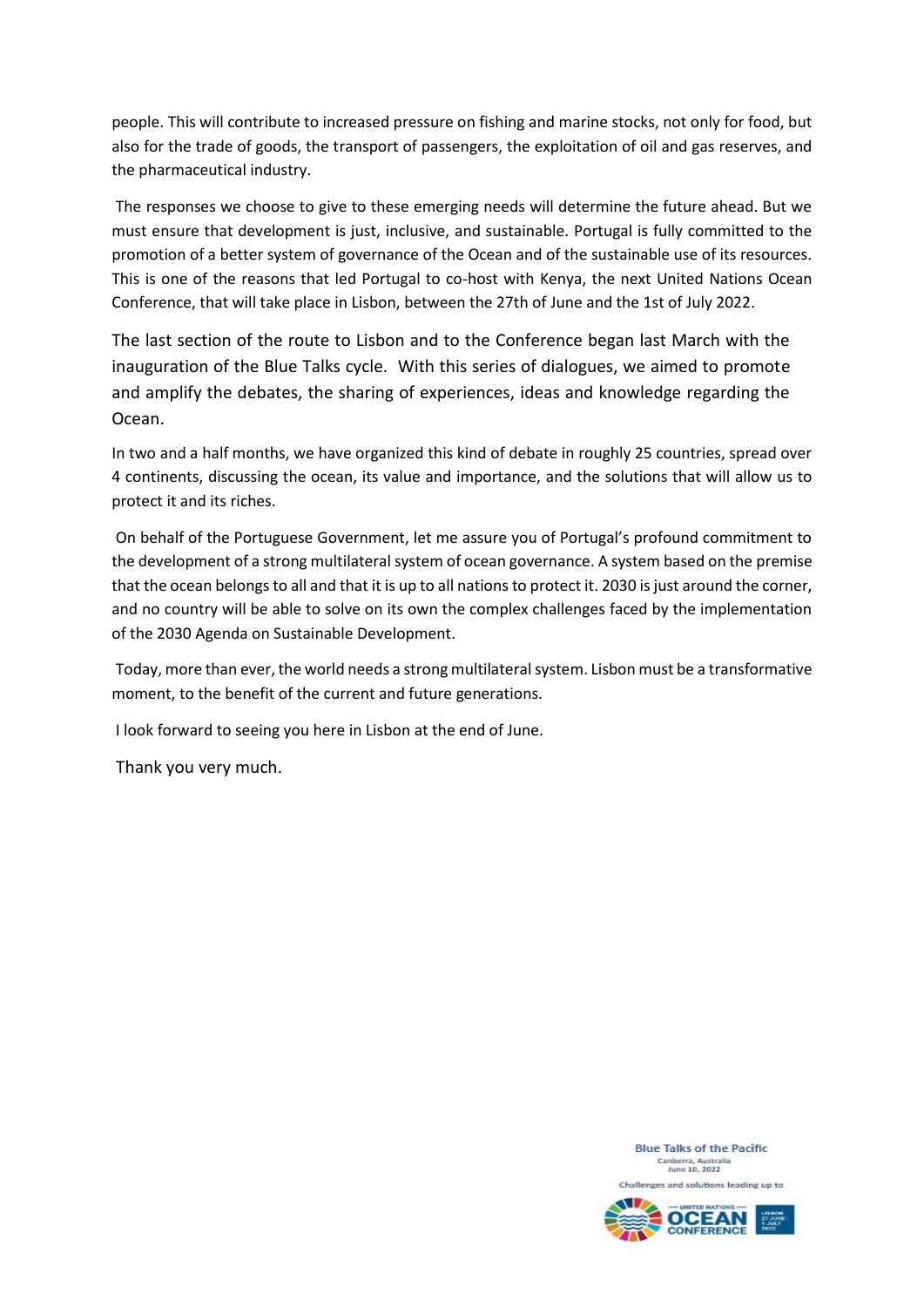## **Message from Macharia Kamau, Principal Secretary Ministry of Foreign Affairs of the Republic of Kenya**

Hello, everybody. It's wonderful to be part of this conversation that is taking place around the United Nations Oceans Conference and particularly around the blue talks. We in Kenya have been extremely pleased with the amount of energy and engagement that has been generated by the Blue Talks globally.

At last count, we had over 70 countries that were in the process of trying to organise blue talks and this has created just the kind of momentum and interest and has generated the kind of commitment that we need to have in preparation for what will be one of the signature events of the United Nations and the international community calendar, which is the United Nations Oceans Conference, which will be taking place in Lisbon and is co-hosted by Kenya and Portugal. So, we really are very keen to make sure that everybody understands through these blue talks just how crucially important the oceans agenda is for planet Earth and for life as we know it on the planet.

You hear a lot these days about the blue economy, and it's true there is an entire economy Nations have been built on the back of oceans. Some of the greatest nations in history have built their economies on the back of oceans. But we also hear of the blue societies. We hear of blue energy, we hear of many things including education and others, and technologies that are now linked to the opportunities and the challenges that we are facing around the ocean's agenda.

So, for us, the blue talks are crucial, and your engagement in them means that we are able to send some very critical messages out there about what it is we need everybody to understand. Enough has been said already about the areas in which oceans are crucial for life as we know it. As I said earlier, we know that if we don't get the ocean's agenda right, we are going to undermine every effort that we have for creating greater opportunities from for transit and from energy conditions on Earth.

The use of carbon-based energy products is going to undermine the consequences of all of that in trying to help us manage the climate change that is becoming so real in all of our lives.

We all recognise that we are going to have to do things differently without a doubt, whether we are talking about the science and how we apply the science, whether we are talking about the education realm, and how we mobilise people and young people in particular, in changing how they engage in the reality of being on planet Earth in ways in which they can enhance the protection of our planet, whether it is in engaging in how we manage pollution and these very issues that are so consequential to the oceans, for example, acidification, whether it is how we manage our interaction with the ecosystems both on the planet, on earth as well as at sea, because these two, our symbiotic in their relationship, all these things are going to become more and more crucial as we move forward.

We know that we need to do some very crucial things in a timely fashion and every one of the Sustainable Development Goals, every single one of them is somehow tied to a goal 14. And what the promise of Goal 14 is for the realisation of the entire set of Sustainable Development Goals from goal one right through to 17.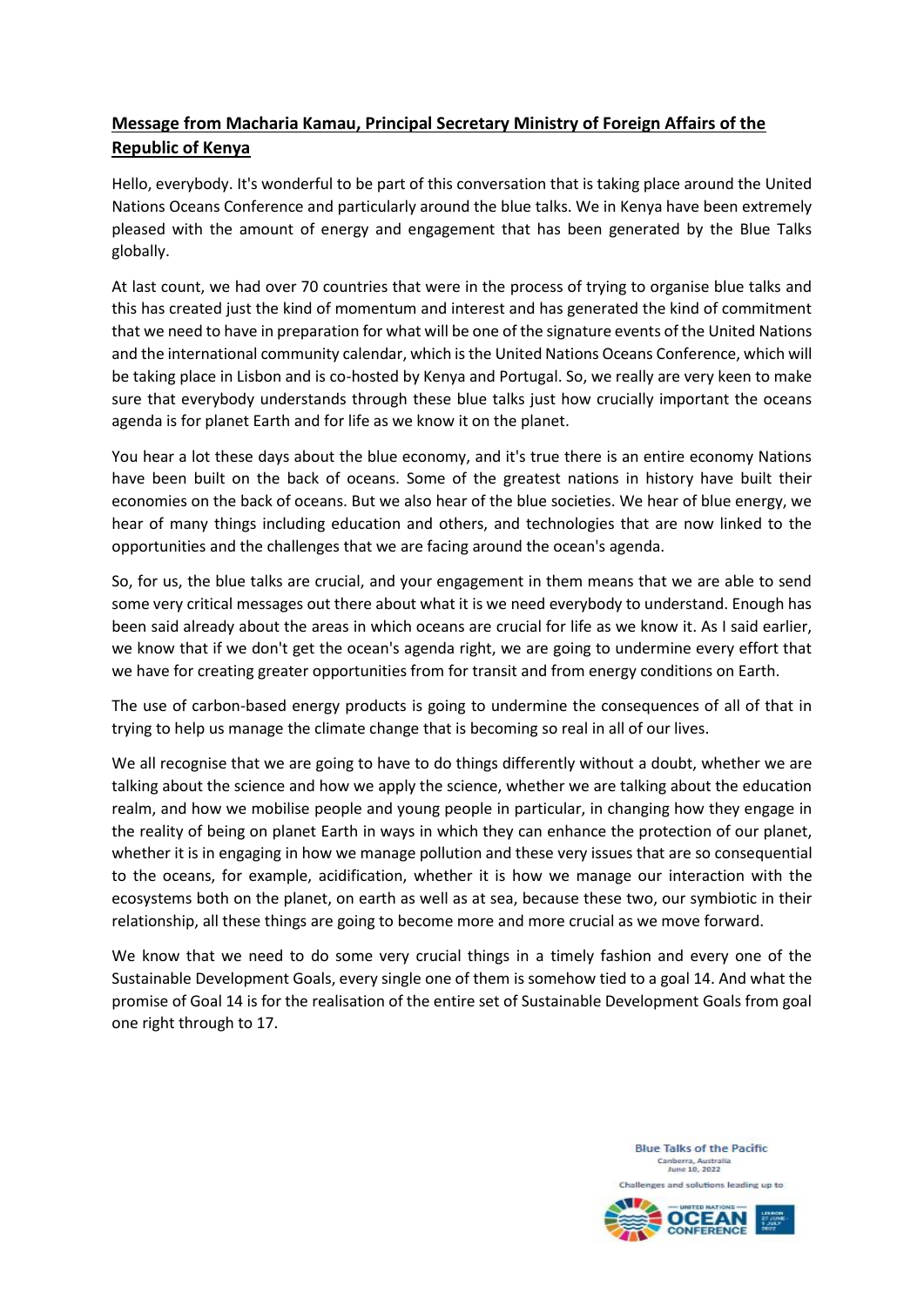And so, we have to regard the oceans agenda as huge, Kenya and Portugal have made a very serious commitment to playing their role as the co-hosts we have seen an amazing amount of interest globally.

We are anticipating a huge number of non-governmental organisations as well as private sector entities to be in Portugal. Of course, we also expect governments, and we expect policy makers, and we expect those in communities who drive community actions to also be in Portugal.

And for Kenya and Portugal we have created the conditions to make sure that all these stakeholders are in Portugal and are able to provide their contribution Let me conclude by saying that we can say a lot about how crucially important the ocean's agenda is, and we can say a lot about how crucially important the Ocean's agenda is for climate and the management of our climate moving forward.

We can say a lot about how the Ocean's agenda is going to be so crucial to our food the provision of food in the global and global markets, and how the marine ecosystem is going to be such a crucial part of the food chains and how we can make a better, better contribution and better use of those things.

We can say all of these things, but until we change our behaviour and until we change our commitment and our attitude towards the oceans, then everything that we are doing and saying will remain at the level of rhetoric.

And I think this is the primary message of the oceans conference that the time for now is a time of action, action at the individual level, action at the community level, at governmental level, action through the private sector, action through the scientific community science is running behind the challenge that we are facing with the oceans agenda and somehow we have to make the investing sense around science to make sure that science itself becomes part of that transformative change that we need to save our oceans and to make sure that our climate and our ecosystem is protected for all of us for a better future.

Thank you very much.